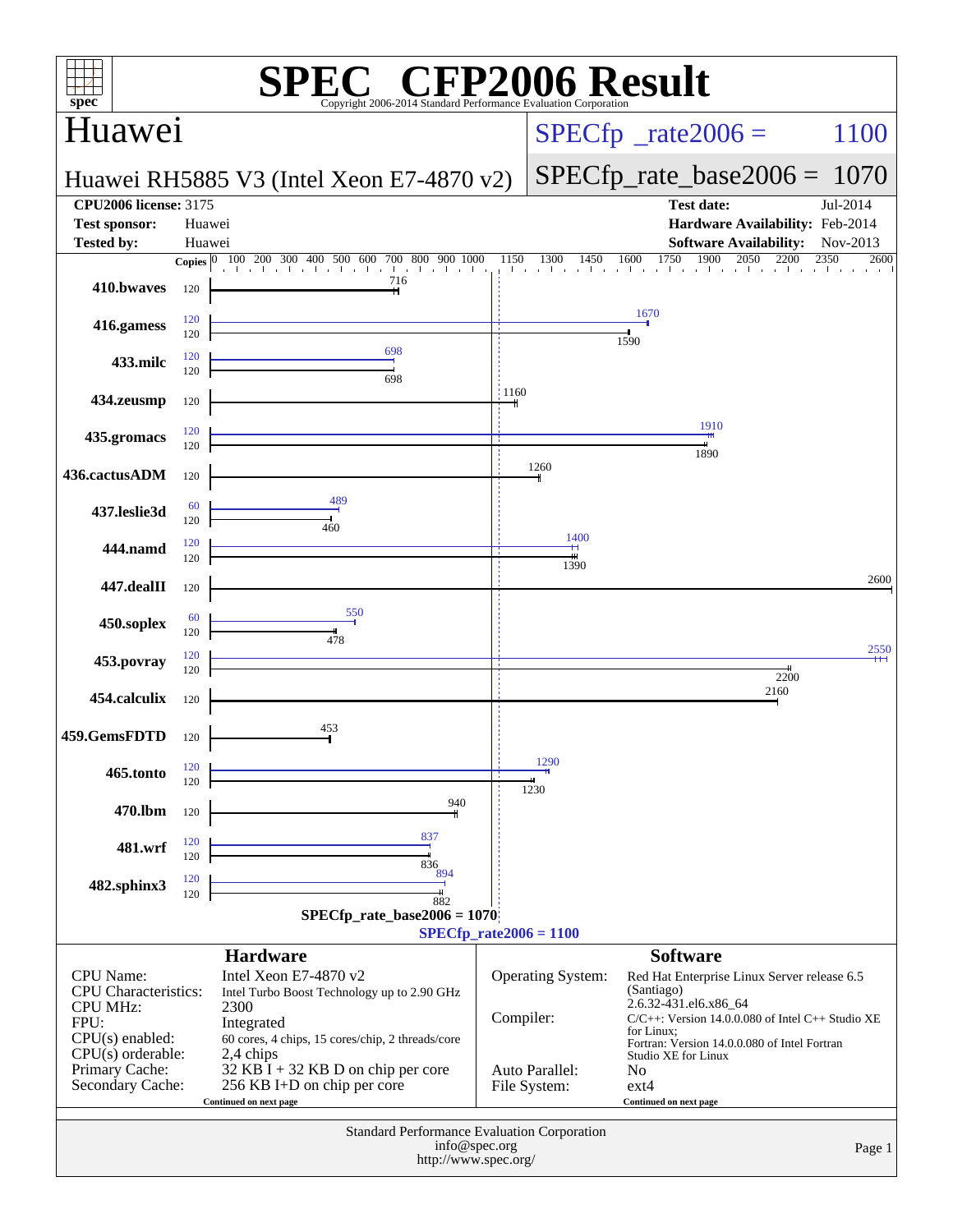

#### Huawei

#### $SPECTp\_rate2006 = 1100$

[System State:](http://www.spec.org/auto/cpu2006/Docs/result-fields.html#SystemState) Run level 3 (multi-user)<br>Base Pointers: 32/64-bit

[Base Pointers:](http://www.spec.org/auto/cpu2006/Docs/result-fields.html#BasePointers)

Huawei RH5885 V3 (Intel Xeon E7-4870 v2)

#### [SPECfp\\_rate\\_base2006 =](http://www.spec.org/auto/cpu2006/Docs/result-fields.html#SPECfpratebase2006) 1070

**[CPU2006 license:](http://www.spec.org/auto/cpu2006/Docs/result-fields.html#CPU2006license)** 3175 **[Test date:](http://www.spec.org/auto/cpu2006/Docs/result-fields.html#Testdate)** Jul-2014 **[Test sponsor:](http://www.spec.org/auto/cpu2006/Docs/result-fields.html#Testsponsor)** Huawei **[Hardware Availability:](http://www.spec.org/auto/cpu2006/Docs/result-fields.html#HardwareAvailability)** Feb-2014

#### **[Tested by:](http://www.spec.org/auto/cpu2006/Docs/result-fields.html#Testedby)** Huawei **[Software Availability:](http://www.spec.org/auto/cpu2006/Docs/result-fields.html#SoftwareAvailability)** Nov-2013 [L3 Cache:](http://www.spec.org/auto/cpu2006/Docs/result-fields.html#L3Cache) 30 MB I+D on chip per chip<br>Other Cache: None [Other Cache:](http://www.spec.org/auto/cpu2006/Docs/result-fields.html#OtherCache) [Memory:](http://www.spec.org/auto/cpu2006/Docs/result-fields.html#Memory) 256 GB (16 x 16 GB 2Rx4 PC3-12800R-11, ECC, running at 1333 MHz)

| Memory:<br>Disk Subsystem: | 256 GB (16 x 16 GB 2Rx4 PC3-12800R-11, ECC,<br>running at 1333 MHz)<br>2 x 600 GB SAS, 10K RPM |                |       |                |            |                      | $32/64$ -bit<br>Peak Pointers:<br>Other Software:<br>None |               |                |              |                |              |                |              |
|----------------------------|------------------------------------------------------------------------------------------------|----------------|-------|----------------|------------|----------------------|-----------------------------------------------------------|---------------|----------------|--------------|----------------|--------------|----------------|--------------|
| Other Hardware:            |                                                                                                | None           |       |                |            |                      |                                                           |               |                |              |                |              |                |              |
|                            |                                                                                                |                |       |                |            | <b>Results Table</b> |                                                           |               |                |              |                |              |                |              |
|                            |                                                                                                |                |       | <b>Base</b>    |            |                      |                                                           |               |                |              | <b>Peak</b>    |              |                |              |
| <b>Benchmark</b>           | <b>Copies</b>                                                                                  | <b>Seconds</b> | Ratio | <b>Seconds</b> | Ratio      | <b>Seconds</b>       | Ratio                                                     | <b>Copies</b> | <b>Seconds</b> | <b>Ratio</b> | <b>Seconds</b> | <b>Ratio</b> | <b>Seconds</b> | <b>Ratio</b> |
| 410.bwayes                 | 120                                                                                            | 2278           | 716   | 2330           | <b>700</b> | 2270                 | 718                                                       | 120           | 2278           | 716          | 2330           | 700          | 2270           | 718          |
| 416.gamess                 | 120                                                                                            | 1472           | 1600  | 1476           | 1590       | 1475                 | 1590                                                      | 120           | <b>1410</b>    | 1670         | 1414           | 1660         | 1407           | 1670         |
| 433.milc                   | 120                                                                                            | 1578           | 698   | 1578           | 698        | 1578                 | 698                                                       | 120           | 1578           | 698          | 1577           | 698          | 1577           | 699          |
| 434.zeusmp                 | 120                                                                                            | 941            | 1160  | 941            | 1160       | 936                  | 1170                                                      | 120           | 941            | <b>1160</b>  | 941            | 1160         | 936            | 1170         |
| 435.gromacs                | 120                                                                                            | 453            | 1890  | 453            | 1890       | 456                  | 1880                                                      | 120           | 447            | 1920         | 449            | <b>1910</b>  | 452            | 1900         |
| 436.cactusADM              | 120                                                                                            | 1147           | 1250  | 1142           | 1260       | 1141                 | 1260                                                      | 120           | 1147           | 1250         | 1142           | 1260         | 1141           | 1260         |
| 437.leslie3d               | 120                                                                                            | 2454           | 460   | 2459           | 459        | 2445                 | 461                                                       | 60            | 1152           | 489          | 1155           | 488          | 1154           | 489          |
| 444.namd                   | 120                                                                                            | 689            | 1400  | 694            | 1390       | 698                  | 1380                                                      | 120           | 687            | 1400         | 688            | <b>1400</b>  | 698            | 1380         |
| 447.dealII                 | 120                                                                                            | 529            | 2600  | 529            | 2600       | 529                  | 2590                                                      | 120           | 529            | 2600         | 529            | 2600         | 529            | 2590         |
| 450.soplex                 | 120                                                                                            | 2089           | 479   | 2094           | 478        | 2128                 | 470                                                       | 60            | 909            | 551          | 910            | 550          | 911            | 549          |
| 453.povray                 | 120                                                                                            | 290            | 2200  | 290            | 2200       | 289                  | 2210                                                      | 120           | 250            | 2550         | 252            | 2530         | 248            | 2580         |
| 454.calculix               | 120                                                                                            | 459            | 2160  | 458            | 2160       | 459                  | 2160                                                      | 120           | 459            | 2160         | 458            | 2160         | 459            | 2160         |
| 459.GemsFDTD               | 120                                                                                            | 2827           | 450   | 2808           | 453        | 2787                 | 457                                                       | 120           | 2827           | 450          | 2808           | 453          | 2787           | 457          |
| 465.tonto                  | 120                                                                                            | 959            | 1230  | 958            | 1230       | 968                  | 1220                                                      | 120           | 916            | 1290         | 924            | 1280         | 918            | 1290         |
| 470.1bm                    | 120                                                                                            | 1773           | 930   | 1754           | 940        | 1754                 | <b>940</b>                                                | 120           | 1773           | 930          | 1754           | 940          | 1754           | 940          |
| 481.wrf                    | 120                                                                                            | 1617           | 829   | 1604           | 836        | 1603                 | 836                                                       | 120           | 1602           | 837          | 1602           | 836          | 1599           | 838          |
| 482.sphinx3                | 120                                                                                            | 2673           | 875   | 2651           | 882        | 2644                 | 884                                                       | <b>120</b>    | 2617           | 894          | 2617           | 894          | 2615           | 894          |

Results appear in the [order in which they were run.](http://www.spec.org/auto/cpu2006/Docs/result-fields.html#RunOrder) Bold underlined text [indicates a median measurement.](http://www.spec.org/auto/cpu2006/Docs/result-fields.html#Median)

#### **[Submit Notes](http://www.spec.org/auto/cpu2006/Docs/result-fields.html#SubmitNotes)**

 The numactl mechanism was used to bind copies to processors. The config file option 'submit' was used to generate numactl commands to bind each copy to a specific processor. For details, please see the config file.

#### **[Operating System Notes](http://www.spec.org/auto/cpu2006/Docs/result-fields.html#OperatingSystemNotes)**

Stack size set to unlimited using "ulimit -s unlimited"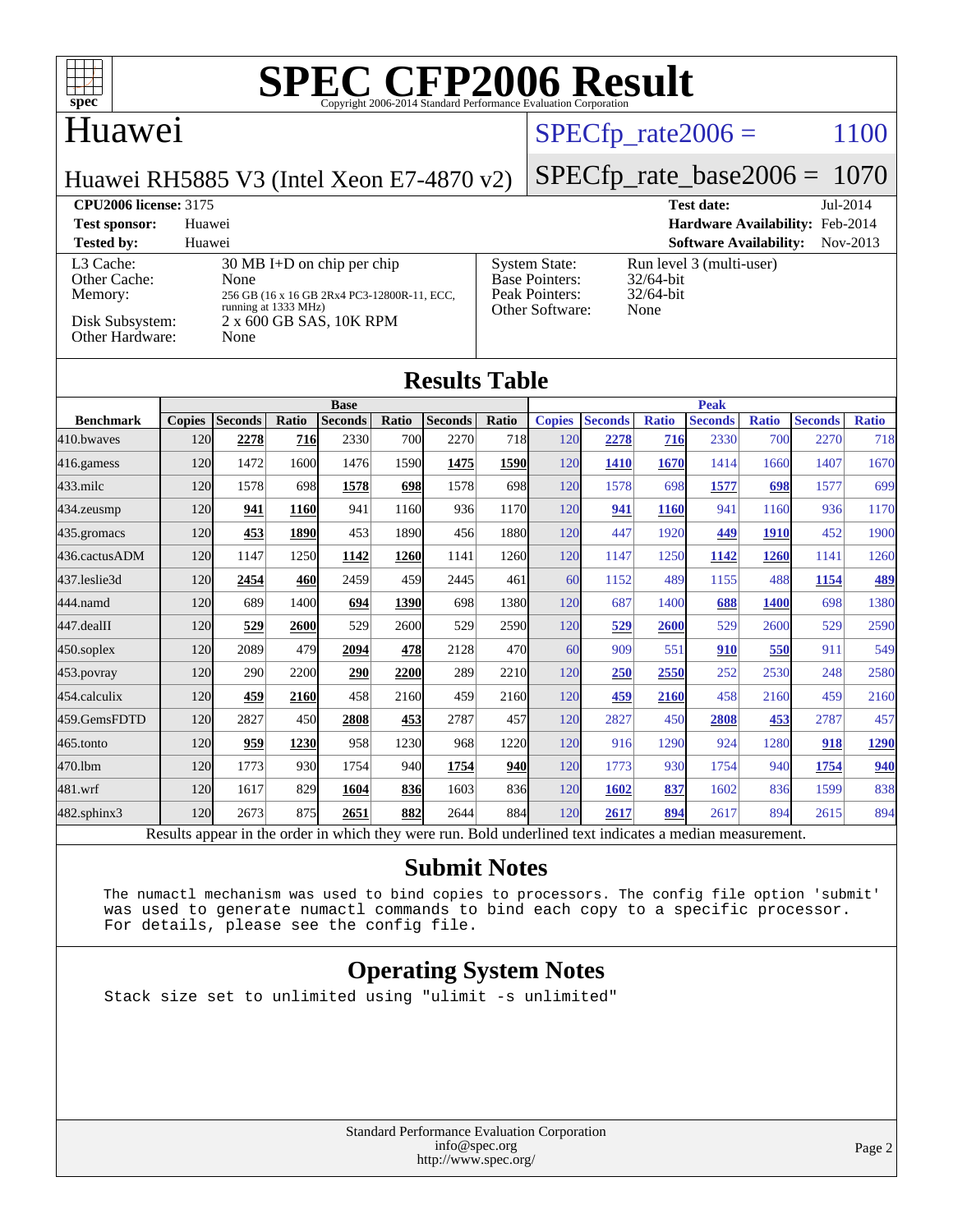

#### Huawei

 $SPECTp\_rate2006 = 1100$ 

Huawei RH5885 V3 (Intel Xeon E7-4870 v2)

**[Tested by:](http://www.spec.org/auto/cpu2006/Docs/result-fields.html#Testedby)** Huawei **[Software Availability:](http://www.spec.org/auto/cpu2006/Docs/result-fields.html#SoftwareAvailability)** Nov-2013

[SPECfp\\_rate\\_base2006 =](http://www.spec.org/auto/cpu2006/Docs/result-fields.html#SPECfpratebase2006) 1070 **[CPU2006 license:](http://www.spec.org/auto/cpu2006/Docs/result-fields.html#CPU2006license)** 3175 **[Test date:](http://www.spec.org/auto/cpu2006/Docs/result-fields.html#Testdate)** Jul-2014 **[Test sponsor:](http://www.spec.org/auto/cpu2006/Docs/result-fields.html#Testsponsor)** Huawei **[Hardware Availability:](http://www.spec.org/auto/cpu2006/Docs/result-fields.html#HardwareAvailability)** Feb-2014

#### **[Platform Notes](http://www.spec.org/auto/cpu2006/Docs/result-fields.html#PlatformNotes)**

Standard Performance Evaluation Corporation [info@spec.org](mailto:info@spec.org) BIOS configuration: Set Power Efficiency Mode to Performance Set Lock\_step to disabled Baseboard Management Controller used to adjust the fan speed to 100% Sysinfo program /spec/config/sysinfo.rev6818 \$Rev: 6818 \$ \$Date:: 2012-07-17 #\$ e86d102572650a6e4d596a3cee98f191 running on RH5885V3 Mon Jul 7 20:35:23 2014 This section contains SUT (System Under Test) info as seen by some common utilities. To remove or add to this section, see: <http://www.spec.org/cpu2006/Docs/config.html#sysinfo> From /proc/cpuinfo model name : Intel(R) Xeon(R) CPU E7-4870 v2 @ 2.30GHz 4 "physical id"s (chips) 120 "processors" cores, siblings (Caution: counting these is hw and system dependent. The following excerpts from /proc/cpuinfo might not be reliable. Use with caution.) cpu cores : 15 siblings : 30 physical 0: cores 0 1 2 3 4 5 6 7 8 9 10 11 12 13 14 physical 1: cores 0 1 2 3 4 5 6 7 8 9 10 11 12 13 14 physical 2: cores 0 1 2 3 4 5 6 7 8 9 10 11 12 13 14 physical 3: cores 0 1 2 3 4 5 6 7 8 9 10 11 12 13 14 cache size : 30720 KB From /proc/meminfo<br>MemTotal: 264348976 kB HugePages\_Total: 0 Hugepagesize: 2048 kB /usr/bin/lsb\_release -d Red Hat Enterprise Linux Server release 6.5 (Santiago) From /etc/\*release\* /etc/\*version\* redhat-release: Red Hat Enterprise Linux Server release 6.5 (Santiago) system-release: Red Hat Enterprise Linux Server release 6.5 (Santiago) system-release-cpe: cpe:/o:redhat:enterprise\_linux:6server:ga:server uname -a: Linux RH5885V3 2.6.32-431.el6.x86\_64 #1 SMP Sun Nov 10 22:19:54 EST 2013 x86\_64 x86\_64 x86\_64 GNU/Linux run-level 3 Jul 7 11:30 SPEC is set to: /spec<br>Filesystem Type Type Size Used Avail Use% Mounted on /dev/sda2 ext4 385G 74G 292G 21% /spec Additional information from dmidecode: BIOS American Megatrends Inc. BLISV050 06/07/2014 Continued on next page

<http://www.spec.org/>

Page 3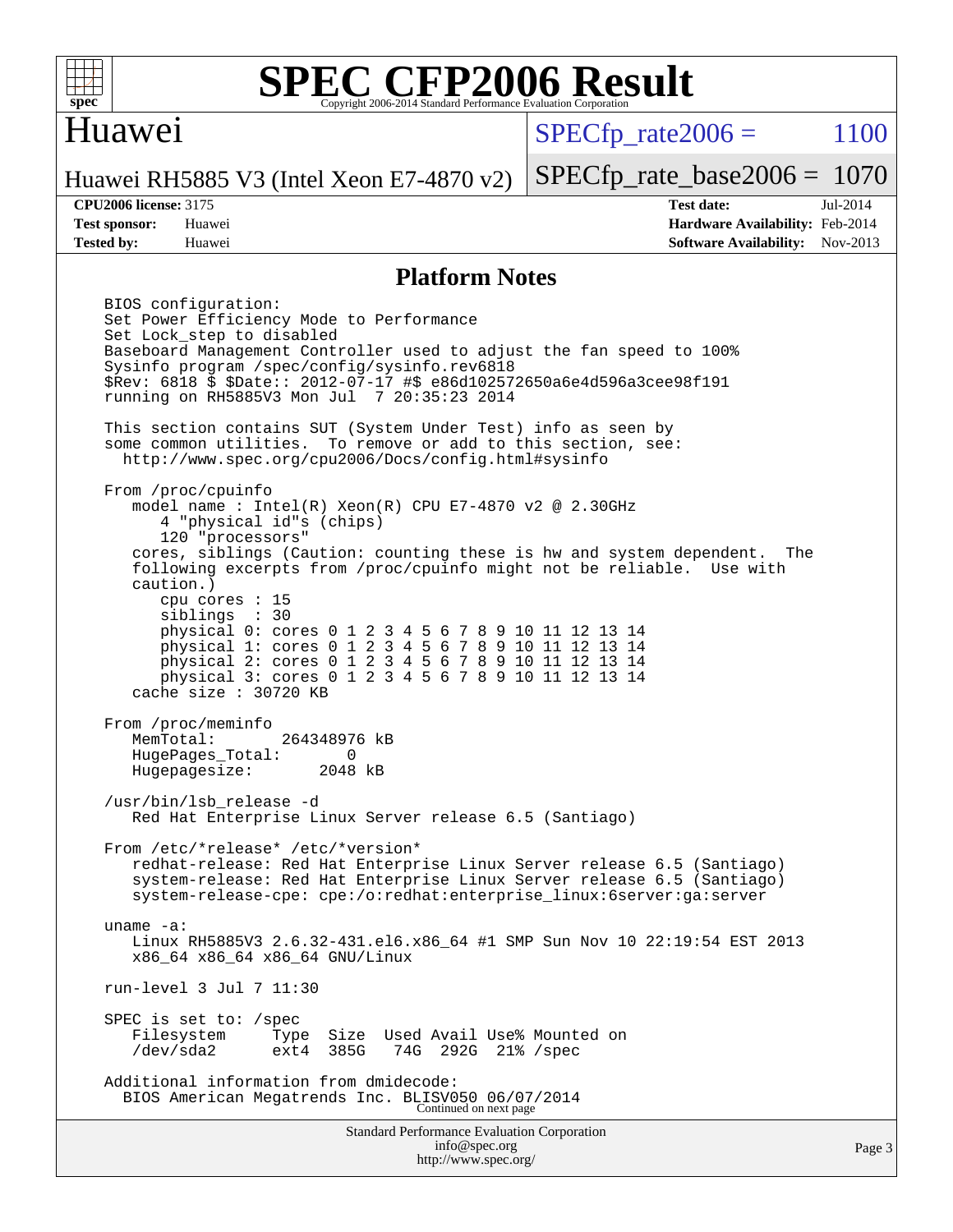

#### Huawei

 $SPECTp_rate2006 = 1100$ 

[SPECfp\\_rate\\_base2006 =](http://www.spec.org/auto/cpu2006/Docs/result-fields.html#SPECfpratebase2006) 1070

Huawei RH5885 V3 (Intel Xeon E7-4870 v2)

**[Tested by:](http://www.spec.org/auto/cpu2006/Docs/result-fields.html#Testedby)** Huawei **[Software Availability:](http://www.spec.org/auto/cpu2006/Docs/result-fields.html#SoftwareAvailability)** Nov-2013

**[CPU2006 license:](http://www.spec.org/auto/cpu2006/Docs/result-fields.html#CPU2006license)** 3175 **[Test date:](http://www.spec.org/auto/cpu2006/Docs/result-fields.html#Testdate)** Jul-2014 **[Test sponsor:](http://www.spec.org/auto/cpu2006/Docs/result-fields.html#Testsponsor)** Huawei **[Hardware Availability:](http://www.spec.org/auto/cpu2006/Docs/result-fields.html#HardwareAvailability)** Feb-2014

#### **[Platform Notes \(Continued\)](http://www.spec.org/auto/cpu2006/Docs/result-fields.html#PlatformNotes)**

Memory:<br>16x 16 GB 16x Hynix HMT42GR7AFR4C-PB 16 GB 1333 MHz 2 rank 32x NO DIMM NO DIMM

 (End of data from sysinfo program) Regarding the sysinfo display about the memory installed, the correct amount of memory is 256 GB and the dmidecode description should have one line reading as:

16x Hynix HMT42GR7AFR4C-PB 16 GB 1333 MHz 2 rank

#### **[General Notes](http://www.spec.org/auto/cpu2006/Docs/result-fields.html#GeneralNotes)**

Environment variables set by runspec before the start of the run: LD\_LIBRARY\_PATH = "/spec/libs/32:/spec/libs/64:/spec/sh"

 Binaries compiled on a system with 1x Core i7-860 CPU + 8GB memory using RedHat EL 6.4 Transparent Huge Pages enabled with: echo always > /sys/kernel/mm/redhat\_transparent\_hugepage/enabled Filesystem page cache cleared with: echo 1> /proc/sys/vm/drop\_caches runspec command invoked through numactl i.e.: numactl --interleave=all runspec <etc>

### **[Base Compiler Invocation](http://www.spec.org/auto/cpu2006/Docs/result-fields.html#BaseCompilerInvocation)**

[C benchmarks](http://www.spec.org/auto/cpu2006/Docs/result-fields.html#Cbenchmarks):  $\frac{1}{2}$ cc  $-\text{m64}$ 

[C++ benchmarks:](http://www.spec.org/auto/cpu2006/Docs/result-fields.html#CXXbenchmarks) [icpc -m64](http://www.spec.org/cpu2006/results/res2014q3/cpu2006-20140710-30384.flags.html#user_CXXbase_intel_icpc_64bit_bedb90c1146cab66620883ef4f41a67e)

[Fortran benchmarks](http://www.spec.org/auto/cpu2006/Docs/result-fields.html#Fortranbenchmarks): [ifort -m64](http://www.spec.org/cpu2006/results/res2014q3/cpu2006-20140710-30384.flags.html#user_FCbase_intel_ifort_64bit_ee9d0fb25645d0210d97eb0527dcc06e)

[Benchmarks using both Fortran and C](http://www.spec.org/auto/cpu2006/Docs/result-fields.html#BenchmarksusingbothFortranandC): [icc -m64](http://www.spec.org/cpu2006/results/res2014q3/cpu2006-20140710-30384.flags.html#user_CC_FCbase_intel_icc_64bit_0b7121f5ab7cfabee23d88897260401c) [ifort -m64](http://www.spec.org/cpu2006/results/res2014q3/cpu2006-20140710-30384.flags.html#user_CC_FCbase_intel_ifort_64bit_ee9d0fb25645d0210d97eb0527dcc06e)

### **[Base Portability Flags](http://www.spec.org/auto/cpu2006/Docs/result-fields.html#BasePortabilityFlags)**

 410.bwaves: [-DSPEC\\_CPU\\_LP64](http://www.spec.org/cpu2006/results/res2014q3/cpu2006-20140710-30384.flags.html#suite_basePORTABILITY410_bwaves_DSPEC_CPU_LP64) 416.gamess: [-DSPEC\\_CPU\\_LP64](http://www.spec.org/cpu2006/results/res2014q3/cpu2006-20140710-30384.flags.html#suite_basePORTABILITY416_gamess_DSPEC_CPU_LP64) 433.milc: [-DSPEC\\_CPU\\_LP64](http://www.spec.org/cpu2006/results/res2014q3/cpu2006-20140710-30384.flags.html#suite_basePORTABILITY433_milc_DSPEC_CPU_LP64) 434.zeusmp: [-DSPEC\\_CPU\\_LP64](http://www.spec.org/cpu2006/results/res2014q3/cpu2006-20140710-30384.flags.html#suite_basePORTABILITY434_zeusmp_DSPEC_CPU_LP64) 435.gromacs: [-DSPEC\\_CPU\\_LP64](http://www.spec.org/cpu2006/results/res2014q3/cpu2006-20140710-30384.flags.html#suite_basePORTABILITY435_gromacs_DSPEC_CPU_LP64) [-nofor\\_main](http://www.spec.org/cpu2006/results/res2014q3/cpu2006-20140710-30384.flags.html#user_baseLDPORTABILITY435_gromacs_f-nofor_main) 436.cactusADM: [-DSPEC\\_CPU\\_LP64](http://www.spec.org/cpu2006/results/res2014q3/cpu2006-20140710-30384.flags.html#suite_basePORTABILITY436_cactusADM_DSPEC_CPU_LP64) [-nofor\\_main](http://www.spec.org/cpu2006/results/res2014q3/cpu2006-20140710-30384.flags.html#user_baseLDPORTABILITY436_cactusADM_f-nofor_main)

Continued on next page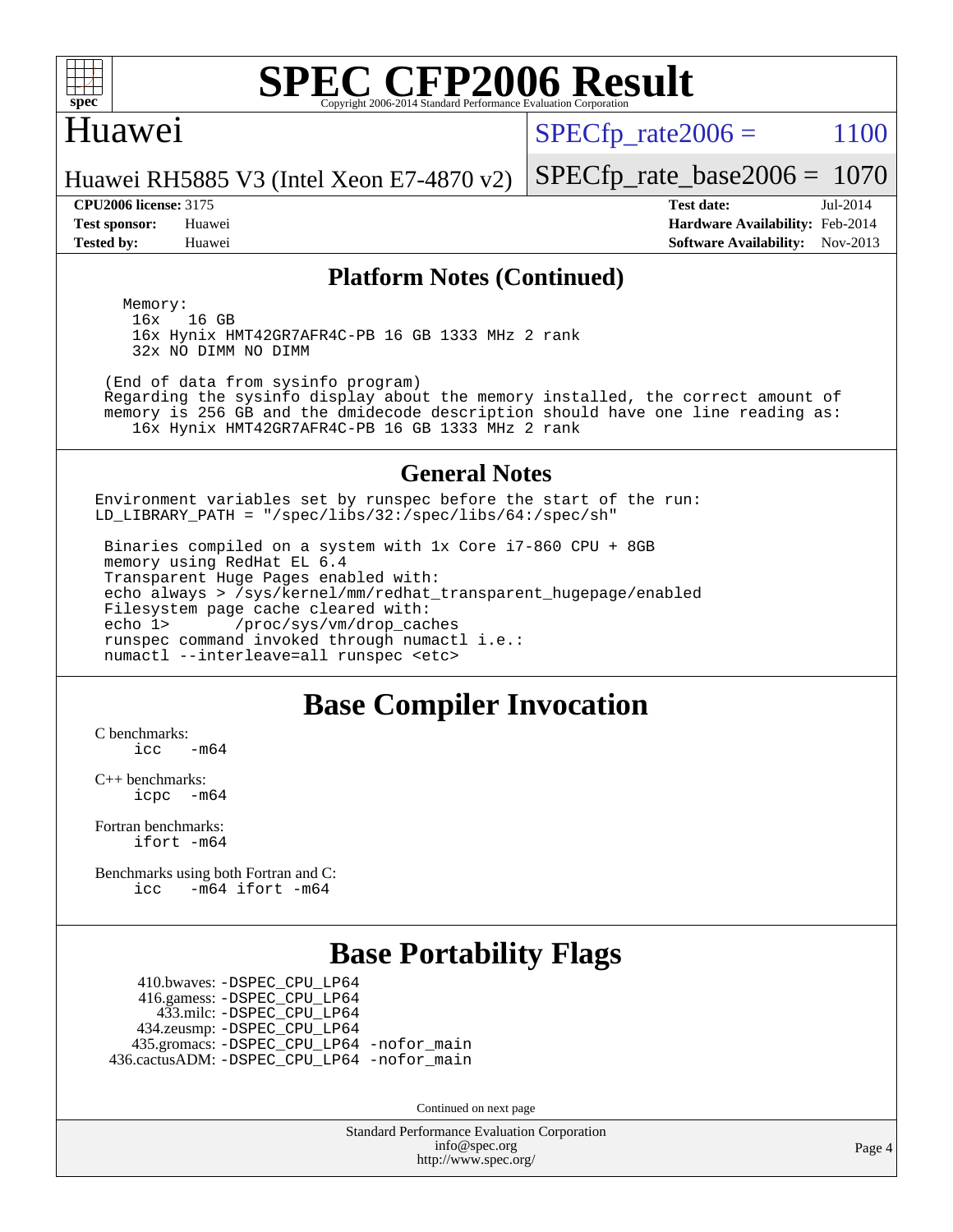

#### Huawei

 $SPECTp\_rate2006 = 1100$ 

Huawei RH5885 V3 (Intel Xeon E7-4870 v2)

[SPECfp\\_rate\\_base2006 =](http://www.spec.org/auto/cpu2006/Docs/result-fields.html#SPECfpratebase2006) 1070

**[CPU2006 license:](http://www.spec.org/auto/cpu2006/Docs/result-fields.html#CPU2006license)** 3175 **[Test date:](http://www.spec.org/auto/cpu2006/Docs/result-fields.html#Testdate)** Jul-2014 **[Test sponsor:](http://www.spec.org/auto/cpu2006/Docs/result-fields.html#Testsponsor)** Huawei **[Hardware Availability:](http://www.spec.org/auto/cpu2006/Docs/result-fields.html#HardwareAvailability)** Feb-2014 **[Tested by:](http://www.spec.org/auto/cpu2006/Docs/result-fields.html#Testedby)** Huawei **[Software Availability:](http://www.spec.org/auto/cpu2006/Docs/result-fields.html#SoftwareAvailability)** Nov-2013

### **[Base Portability Flags \(Continued\)](http://www.spec.org/auto/cpu2006/Docs/result-fields.html#BasePortabilityFlags)**

 437.leslie3d: [-DSPEC\\_CPU\\_LP64](http://www.spec.org/cpu2006/results/res2014q3/cpu2006-20140710-30384.flags.html#suite_basePORTABILITY437_leslie3d_DSPEC_CPU_LP64) 444.namd: [-DSPEC\\_CPU\\_LP64](http://www.spec.org/cpu2006/results/res2014q3/cpu2006-20140710-30384.flags.html#suite_basePORTABILITY444_namd_DSPEC_CPU_LP64) 447.dealII: [-DSPEC\\_CPU\\_LP64](http://www.spec.org/cpu2006/results/res2014q3/cpu2006-20140710-30384.flags.html#suite_basePORTABILITY447_dealII_DSPEC_CPU_LP64) 450.soplex: [-DSPEC\\_CPU\\_LP64](http://www.spec.org/cpu2006/results/res2014q3/cpu2006-20140710-30384.flags.html#suite_basePORTABILITY450_soplex_DSPEC_CPU_LP64) 453.povray: [-DSPEC\\_CPU\\_LP64](http://www.spec.org/cpu2006/results/res2014q3/cpu2006-20140710-30384.flags.html#suite_basePORTABILITY453_povray_DSPEC_CPU_LP64) 454.calculix: [-DSPEC\\_CPU\\_LP64](http://www.spec.org/cpu2006/results/res2014q3/cpu2006-20140710-30384.flags.html#suite_basePORTABILITY454_calculix_DSPEC_CPU_LP64) [-nofor\\_main](http://www.spec.org/cpu2006/results/res2014q3/cpu2006-20140710-30384.flags.html#user_baseLDPORTABILITY454_calculix_f-nofor_main) 459.GemsFDTD: [-DSPEC\\_CPU\\_LP64](http://www.spec.org/cpu2006/results/res2014q3/cpu2006-20140710-30384.flags.html#suite_basePORTABILITY459_GemsFDTD_DSPEC_CPU_LP64) 465.tonto: [-DSPEC\\_CPU\\_LP64](http://www.spec.org/cpu2006/results/res2014q3/cpu2006-20140710-30384.flags.html#suite_basePORTABILITY465_tonto_DSPEC_CPU_LP64) 470.lbm: [-DSPEC\\_CPU\\_LP64](http://www.spec.org/cpu2006/results/res2014q3/cpu2006-20140710-30384.flags.html#suite_basePORTABILITY470_lbm_DSPEC_CPU_LP64) 482.sphinx3: [-DSPEC\\_CPU\\_LP64](http://www.spec.org/cpu2006/results/res2014q3/cpu2006-20140710-30384.flags.html#suite_basePORTABILITY482_sphinx3_DSPEC_CPU_LP64)

481.wrf: [-DSPEC\\_CPU\\_LP64](http://www.spec.org/cpu2006/results/res2014q3/cpu2006-20140710-30384.flags.html#suite_basePORTABILITY481_wrf_DSPEC_CPU_LP64) [-DSPEC\\_CPU\\_CASE\\_FLAG](http://www.spec.org/cpu2006/results/res2014q3/cpu2006-20140710-30384.flags.html#b481.wrf_baseCPORTABILITY_DSPEC_CPU_CASE_FLAG) [-DSPEC\\_CPU\\_LINUX](http://www.spec.org/cpu2006/results/res2014q3/cpu2006-20140710-30384.flags.html#b481.wrf_baseCPORTABILITY_DSPEC_CPU_LINUX)

#### **[Base Optimization Flags](http://www.spec.org/auto/cpu2006/Docs/result-fields.html#BaseOptimizationFlags)**

[C benchmarks](http://www.spec.org/auto/cpu2006/Docs/result-fields.html#Cbenchmarks):

[-xAVX](http://www.spec.org/cpu2006/results/res2014q3/cpu2006-20140710-30384.flags.html#user_CCbase_f-xAVX) [-ipo](http://www.spec.org/cpu2006/results/res2014q3/cpu2006-20140710-30384.flags.html#user_CCbase_f-ipo) [-O3](http://www.spec.org/cpu2006/results/res2014q3/cpu2006-20140710-30384.flags.html#user_CCbase_f-O3) [-no-prec-div](http://www.spec.org/cpu2006/results/res2014q3/cpu2006-20140710-30384.flags.html#user_CCbase_f-no-prec-div) [-opt-prefetch](http://www.spec.org/cpu2006/results/res2014q3/cpu2006-20140710-30384.flags.html#user_CCbase_f-opt-prefetch) [-auto-p32](http://www.spec.org/cpu2006/results/res2014q3/cpu2006-20140710-30384.flags.html#user_CCbase_f-auto-p32) [-ansi-alias](http://www.spec.org/cpu2006/results/res2014q3/cpu2006-20140710-30384.flags.html#user_CCbase_f-ansi-alias) [-opt-mem-layout-trans=3](http://www.spec.org/cpu2006/results/res2014q3/cpu2006-20140710-30384.flags.html#user_CCbase_f-opt-mem-layout-trans_a7b82ad4bd7abf52556d4961a2ae94d5)

[C++ benchmarks:](http://www.spec.org/auto/cpu2006/Docs/result-fields.html#CXXbenchmarks)

```
-xAVX -ipo -O3 -no-prec-div -opt-prefetch -auto-p32 -ansi-alias
-opt-mem-layout-trans=3
```
[Fortran benchmarks](http://www.spec.org/auto/cpu2006/Docs/result-fields.html#Fortranbenchmarks):

[-xAVX](http://www.spec.org/cpu2006/results/res2014q3/cpu2006-20140710-30384.flags.html#user_FCbase_f-xAVX) [-ipo](http://www.spec.org/cpu2006/results/res2014q3/cpu2006-20140710-30384.flags.html#user_FCbase_f-ipo) [-O3](http://www.spec.org/cpu2006/results/res2014q3/cpu2006-20140710-30384.flags.html#user_FCbase_f-O3) [-no-prec-div](http://www.spec.org/cpu2006/results/res2014q3/cpu2006-20140710-30384.flags.html#user_FCbase_f-no-prec-div) [-opt-prefetch](http://www.spec.org/cpu2006/results/res2014q3/cpu2006-20140710-30384.flags.html#user_FCbase_f-opt-prefetch)

[Benchmarks using both Fortran and C](http://www.spec.org/auto/cpu2006/Docs/result-fields.html#BenchmarksusingbothFortranandC):

```
-xAVX -ipo -O3 -no-prec-div -opt-prefetch -auto-p32 -ansi-alias
-opt-mem-layout-trans=3
```
#### **[Peak Compiler Invocation](http://www.spec.org/auto/cpu2006/Docs/result-fields.html#PeakCompilerInvocation)**

[C benchmarks \(except as noted below\)](http://www.spec.org/auto/cpu2006/Docs/result-fields.html#Cbenchmarksexceptasnotedbelow): icc  $-m64$ 

482.sphinx3: [icc -m32](http://www.spec.org/cpu2006/results/res2014q3/cpu2006-20140710-30384.flags.html#user_peakCCLD482_sphinx3_intel_icc_a6a621f8d50482236b970c6ac5f55f93)

[C++ benchmarks \(except as noted below\):](http://www.spec.org/auto/cpu2006/Docs/result-fields.html#CXXbenchmarksexceptasnotedbelow) [icpc -m64](http://www.spec.org/cpu2006/results/res2014q3/cpu2006-20140710-30384.flags.html#user_CXXpeak_intel_icpc_64bit_bedb90c1146cab66620883ef4f41a67e)

450.soplex: [icpc -m32](http://www.spec.org/cpu2006/results/res2014q3/cpu2006-20140710-30384.flags.html#user_peakCXXLD450_soplex_intel_icpc_4e5a5ef1a53fd332b3c49e69c3330699)

[Fortran benchmarks](http://www.spec.org/auto/cpu2006/Docs/result-fields.html#Fortranbenchmarks): [ifort -m64](http://www.spec.org/cpu2006/results/res2014q3/cpu2006-20140710-30384.flags.html#user_FCpeak_intel_ifort_64bit_ee9d0fb25645d0210d97eb0527dcc06e)

[Benchmarks using both Fortran and C](http://www.spec.org/auto/cpu2006/Docs/result-fields.html#BenchmarksusingbothFortranandC): [icc -m64](http://www.spec.org/cpu2006/results/res2014q3/cpu2006-20140710-30384.flags.html#user_CC_FCpeak_intel_icc_64bit_0b7121f5ab7cfabee23d88897260401c) [ifort -m64](http://www.spec.org/cpu2006/results/res2014q3/cpu2006-20140710-30384.flags.html#user_CC_FCpeak_intel_ifort_64bit_ee9d0fb25645d0210d97eb0527dcc06e)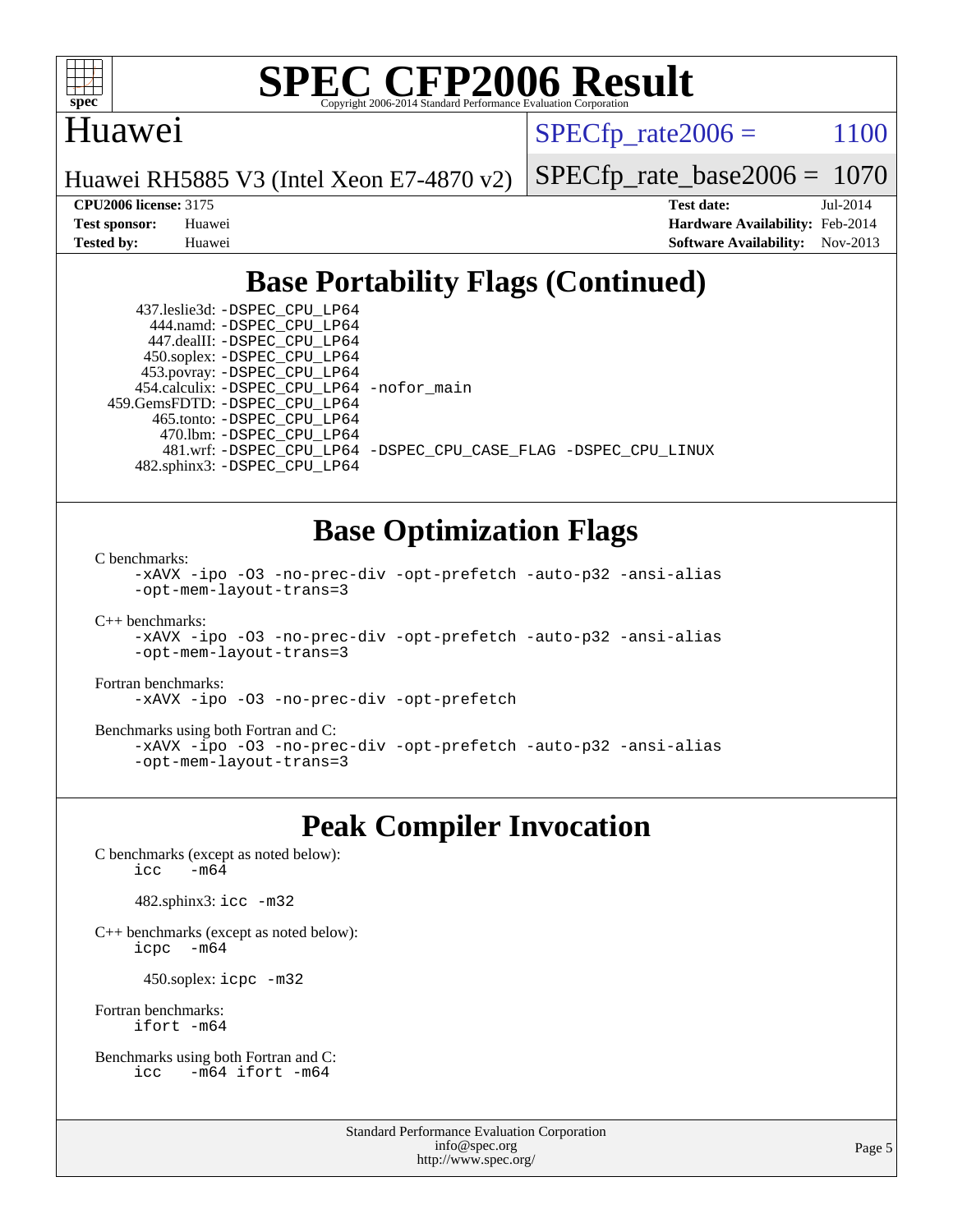

### Huawei

 $SPECfp_rate2006 = 1100$  $SPECfp_rate2006 = 1100$ 

Huawei RH5885 V3 (Intel Xeon E7-4870 v2)

[SPECfp\\_rate\\_base2006 =](http://www.spec.org/auto/cpu2006/Docs/result-fields.html#SPECfpratebase2006) 1070

**[CPU2006 license:](http://www.spec.org/auto/cpu2006/Docs/result-fields.html#CPU2006license)** 3175 **[Test date:](http://www.spec.org/auto/cpu2006/Docs/result-fields.html#Testdate)** Jul-2014 **[Test sponsor:](http://www.spec.org/auto/cpu2006/Docs/result-fields.html#Testsponsor)** Huawei **[Hardware Availability:](http://www.spec.org/auto/cpu2006/Docs/result-fields.html#HardwareAvailability)** Feb-2014 **[Tested by:](http://www.spec.org/auto/cpu2006/Docs/result-fields.html#Testedby)** Huawei **[Software Availability:](http://www.spec.org/auto/cpu2006/Docs/result-fields.html#SoftwareAvailability)** Nov-2013

### **[Peak Portability Flags](http://www.spec.org/auto/cpu2006/Docs/result-fields.html#PeakPortabilityFlags)**

|                      | 410.bwaves: –DSPEC CPU LP64<br>416.gamess: -DSPEC_CPU_LP64<br>433.milc: -DSPEC CPU LP64<br>434.zeusmp: - DSPEC_CPU_LP64<br>435.gromacs: -DSPEC_CPU_LP64 -nofor_main<br>436.cactusADM: -DSPEC_CPU_LP64 -nofor_main<br>437.leslie3d: -DSPEC_CPU_LP64<br>444.namd: - DSPEC_CPU_LP64<br>447.dealII: -DSPEC_CPU_LP64<br>453.povray: -DSPEC_CPU_LP64<br>454.calculix: -DSPEC_CPU_LP64 -nofor_main<br>459.GemsFDTD: - DSPEC_CPU_LP64<br>465.tonto: - DSPEC_CPU_LP64<br>470.1bm: -DSPEC CPU LP64<br>481.wrf: -DSPEC_CPU_LP64 -DSPEC_CPU_CASE_FLAG -DSPEC_CPU_LINUX |
|----------------------|------------------------------------------------------------------------------------------------------------------------------------------------------------------------------------------------------------------------------------------------------------------------------------------------------------------------------------------------------------------------------------------------------------------------------------------------------------------------------------------------------------------------------------------------------------|
|                      | <b>Peak Optimization Flags</b>                                                                                                                                                                                                                                                                                                                                                                                                                                                                                                                             |
| C benchmarks:        |                                                                                                                                                                                                                                                                                                                                                                                                                                                                                                                                                            |
|                      | $433 \text{.}$ milc: $-xAVX(pass 2)$ -prof-gen(pass 1) -ipo(pass 2) -03(pass 2)<br>$-no\text{-prec-div}(pass 2) - opt-mem-layer-trans=3 (pass 2)$<br>-prof-use(pass 2) -auto-ilp32                                                                                                                                                                                                                                                                                                                                                                         |
|                      | $470$ .lbm: basepeak = yes                                                                                                                                                                                                                                                                                                                                                                                                                                                                                                                                 |
|                      | 482.sphinx3: -xAVX -ipo -03 -no-prec-div -opt-mem-layout-trans=3<br>-unroll2                                                                                                                                                                                                                                                                                                                                                                                                                                                                               |
| $C_{++}$ benchmarks: |                                                                                                                                                                                                                                                                                                                                                                                                                                                                                                                                                            |
|                      | $444$ .namd: $-xAUX(pass 2)$ -prof-gen(pass 1) -ipo(pass 2) -03(pass 2)<br>-no-prec-div(pass 2) -opt-mem-layout-trans=3(pass 2)<br>-prof-use(pass2) -fno-alias -auto-ilp32                                                                                                                                                                                                                                                                                                                                                                                 |
|                      | $447$ .dealII: basepeak = yes                                                                                                                                                                                                                                                                                                                                                                                                                                                                                                                              |
|                      | $450$ .soplex: $-x$ AVX(pass 2) $-p$ rof-gen(pass 1) $-i$ po(pass 2) $-03$ (pass 2)<br>-no-prec-div(pass 2) -opt-mem-layout-trans=3(pass 2)<br>$-prof-use(pass 2) - opt-malloc-optims=3$                                                                                                                                                                                                                                                                                                                                                                   |
|                      | $453.$ povray: $-xAVX(pass 2)$ -prof-gen(pass 1) -ipo(pass 2) -03(pass 2)<br>-no-prec-div(pass 2) -opt-mem-layout-trans=3(pass 2)<br>-prof-use(pass 2) -unroll4 -ansi-alias                                                                                                                                                                                                                                                                                                                                                                                |
| Fortran benchmarks:  |                                                                                                                                                                                                                                                                                                                                                                                                                                                                                                                                                            |

Continued on next page